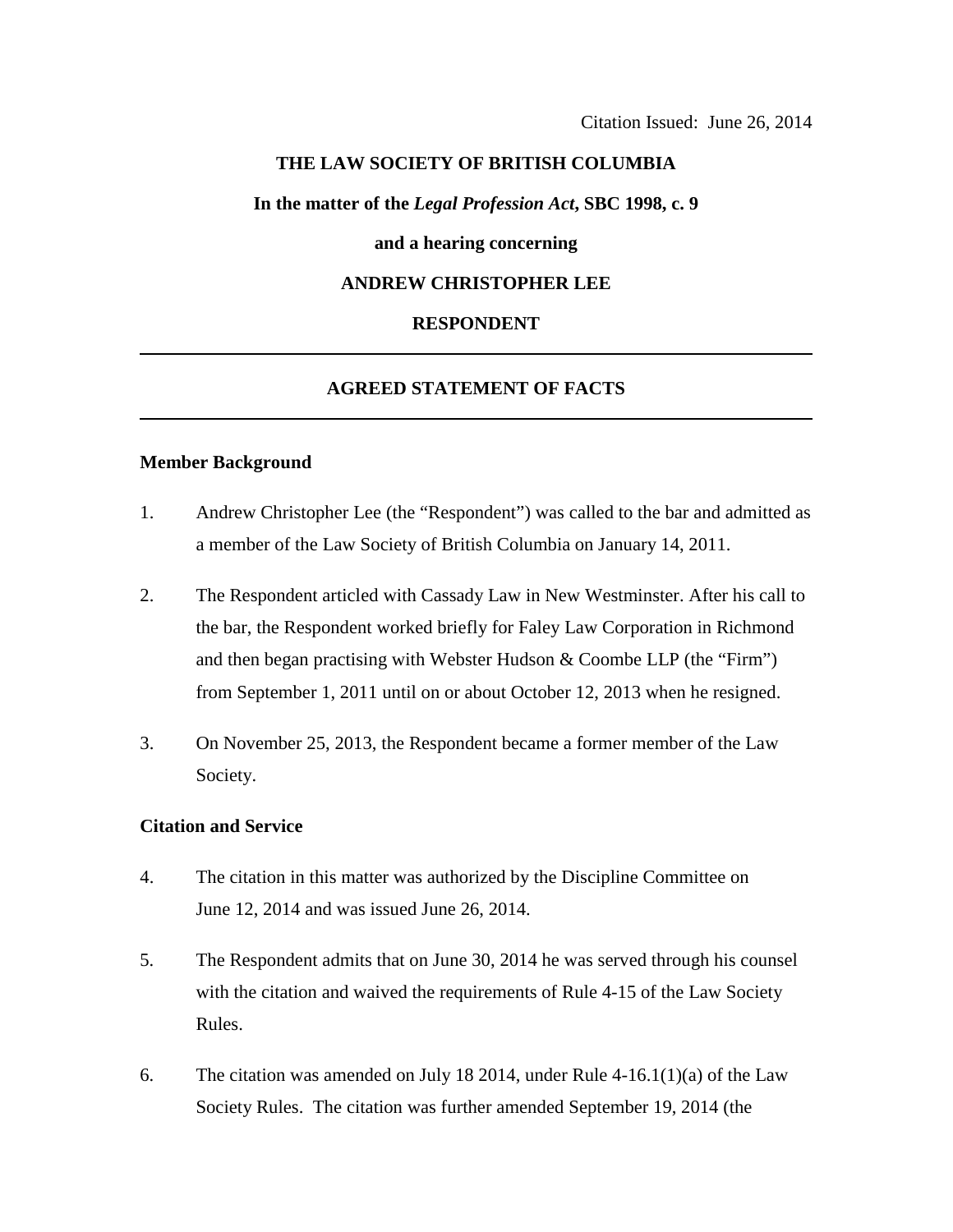"Citation"). The Respondent admits delivery of the (amended) Citation in accordance with the Law Society Rules.

# **Background Facts**

- 7. In the autumn of 2011, after he started working for the Firm, the Respondent began submitting claims to the Firm for reimbursement for out of pocket expenses that were fraudulent. The Respondent was reimbursed by the Firm for the fraudulent expenses, as detailed below.
- 8. The fraudulent expense claims the Respondent submitted to the Firm can be grouped into the following categories:
	- a. claims submitted for expenses that were never incurred by the Respondent;
	- b. claims submitted for taxi and meal expenses that the Respondent never incurred or that the Respondent was not entitled to claim reimbursement for because the expenses were personal in nature;
	- c. claims submitted where the Respondent was also later reimbursed in whole or in part directly by the service provider for the expense;
	- d. claims submitted for reimbursement for refreshments for the office where the Respondent used duplicate receipts to receive reimbursement from the Firm twice for the same expense; and
	- e. claims submitted for client disbursement expenses, where the amount the Respondent was reimbursed exceeded the amount of the expense actually incurred.

# *Expenses Claimed but Never Incurred*

9. On or about November 29, 2011, the Respondent submitted an expense reimbursement form to the Firm in which he claimed reimbursement of \$225 for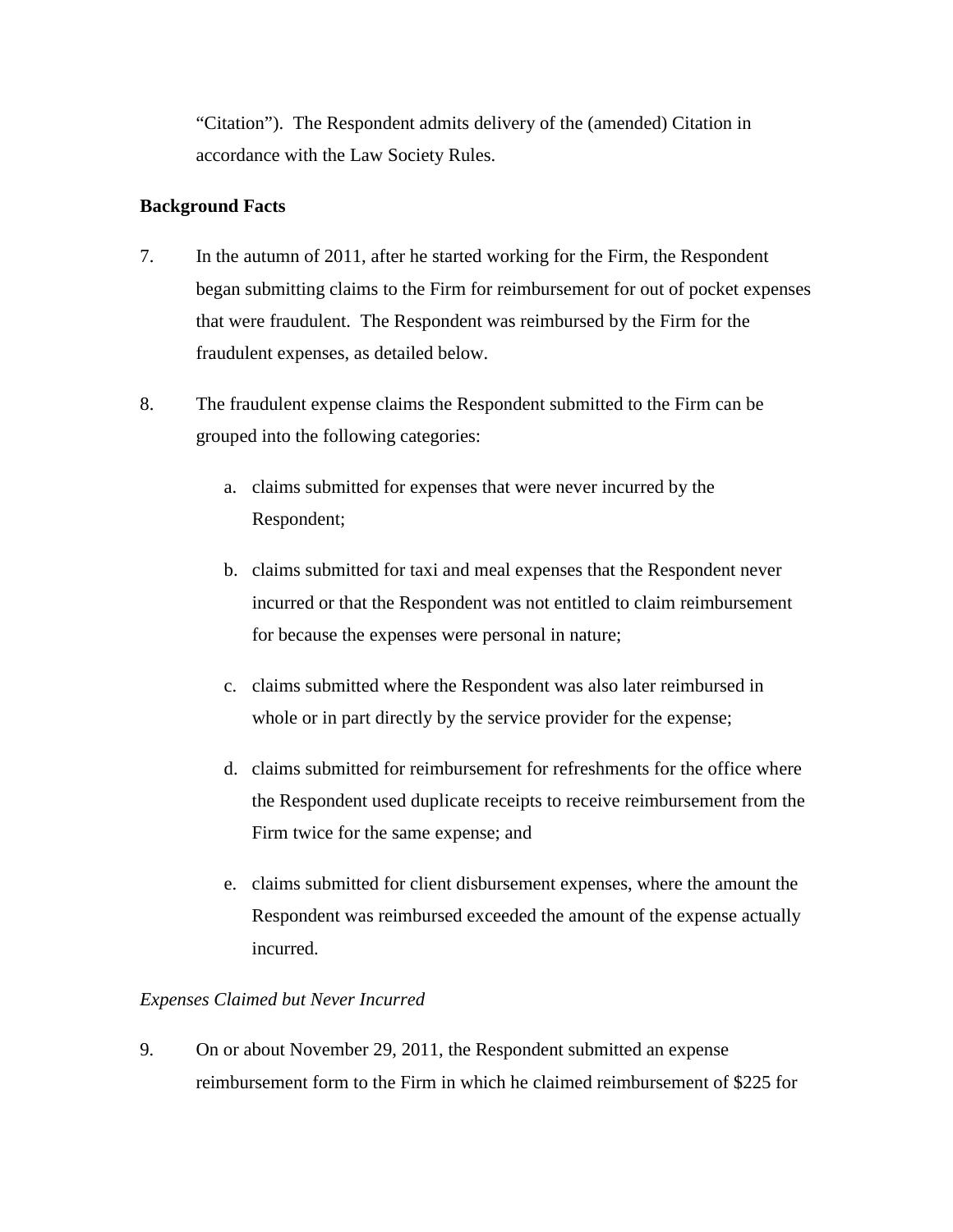three tickets to *AIDS Vancouver Positive Change Red Ribbon Gala* on November 30, 2011.

- 10. The Respondent did not purchase tickets to, and did not attend *AIDS Vancouver Positive Change Red Ribbon Gala* or incur any expense in connection with this event. The claim he submitted to the Firm in respect of this expense was fraudulent.
- 11. On or about December 13, 2011, the Respondent submitted an expense reimbursement form to the Firm in which he claimed reimbursement of \$249.95 for five tickets to *Taste BC* on January 24, 2012.
- 12. The Respondent did not purchase tickets to, and did not attend *Taste BC* or incur any expense in connection with this event. The claim he submitted to the Firm in respect of this expense was fraudulent.
- 13. On or about December 23, 2011, the Respondent submitted an expense reimbursement form to the Firm in which he claimed reimbursement of \$219.44 for dinner with four lawyers at Cinema Public House on December 22, 2011.
- 14. The Respondent did not incur any expense for dinner for four lawyers at Cinema Public House on December 22, 2011. The claim he submitted to the Firm in respect of this expense was fraudulent.
- 15. On or about September 24, 2012, the Respondent submitted an expense reimbursement form to the Firm in which he claimed reimbursement for \$285.04 for a boat cruise he claimed he participated in during the Firm's retreat.
- 16. The Respondent did not incur any expense for the boat cruise as claimed in September 2012 and admits that he forged the receipt he submitted to the Firm when he claimed this expense.
- 17. On or about January 10, 2012, the Respondent submitted an expense reimbursement form to the Firm in which he claimed reimbursement of \$270 for six tickets to *A Toast to Robbie Burns,* hosted by *Taste BC* on January 25, 2012.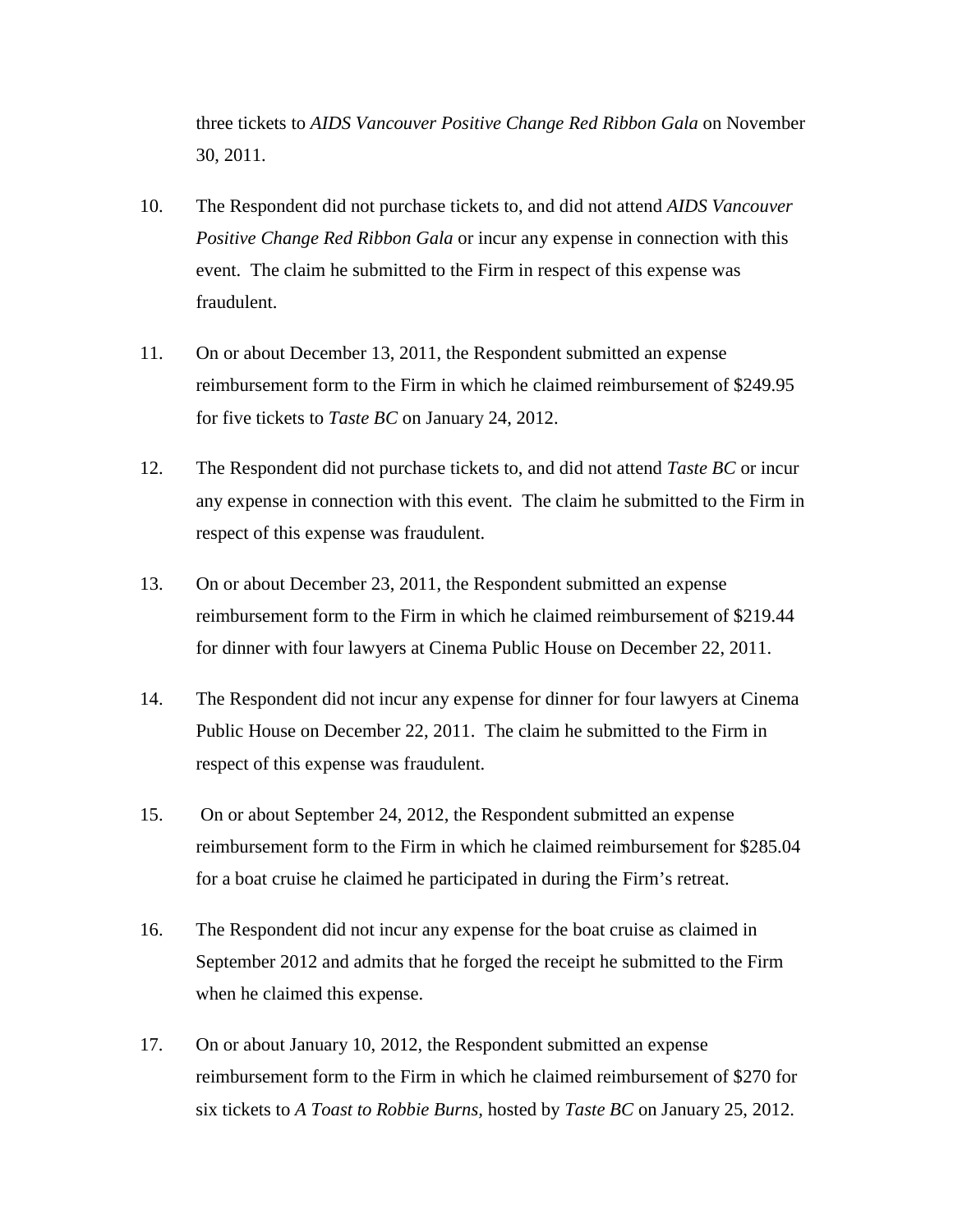- 18. The Respondent did not incur any expense for six tickets to *A Taste to Robbie Burns*, as claimed in January 2012. The claim he submitted to the Firm in respect of this expense was fraudulent.
- 19. On or about February 2, 2012, the Respondent submitted an expense reimbursement form to the Firm in which he claimed reimbursement for \$260.34 for six tickets to *Jest for Joy – Naught Noses Black and White Gala* on February 24, 2012.
- 20. The Respondent did not incur any expense for any tickets to *Jest for Joy Naught Noses Black and White Gala* as claimed in February 2, 2012. The claim he submitted to the Firm in respect of this expense was fraudulent.

## *Taxi and Meal Expenses Never Incurred or Personal in Nature*

- 21. On or about October 11, 2013, the Respondent submitted an expense reimbursement form to the Firm that included claims for a \$22 taxi charge and three meal charges for \$13.78, \$12.50, and \$17. The Respondent did not submit receipts to substantiate these claims.
- 22. The Respondent admits that the taxi expense and meal charges listed above in paragraph 21 were either never incurred by him or were incurred on a personal basis and he was not entitled to be reimbursed by the Firm for these expenses. He admits the claim he submitted in respect of these expenses was fraudulent.

*Claims for Which the Respondent was Refunded or Refunded in Part by Service Provider*

- 23. On or about January 10, 2012, the Respondent submitted an expense reimbursement form to the Firm and claimed reimbursement of \$172.07 for a return flight on January 16, 2012 from Vancouver to Nanaimo via Harbour Air.
- 24. The flight on January 16, 2012 from Vancouver to Nanaimo was cancelled due to poor weather and the Respondent received a refund directly from Harbour Air and did not account to the Firm for the refund he received.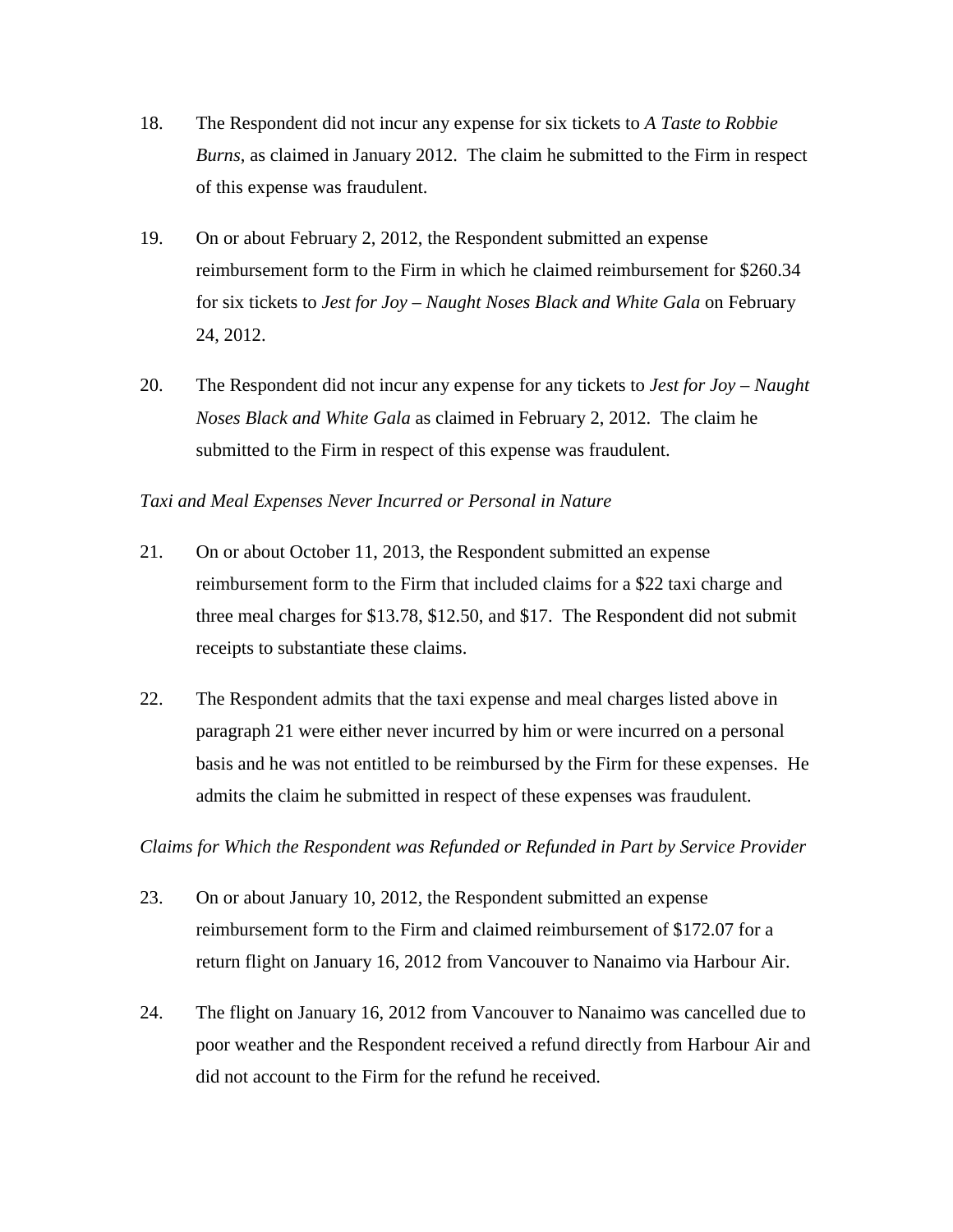- 25. Between April 5, 2012 and September 7, 2012 the Respondent claimed and was reimbursed \$1,052.80 by the Firm for three professional development courses offered by the Canadian Defence Lawyers and he also received a full refund from the Canadian Defence Lawyers after he cancelled his registration in the courses. The particulars are:
	- a. on or about April 5, 2012 the Respondent claimed \$302.40 for registration in Boot Camp 2012;
	- b. on or about May 8, 2012, the Respondent claimed \$330.40 for registration in Overlap of Tort & Disability Claims; and
	- c. on or about September 7, 2012, the Respondent claimed \$420 for registration in The Best Defence 2012.
- 26. The expense reimbursement form includes a charge for Boot Camp 2012 in the last row, even though there is no handwritten description of it. The attachments include a copy of the payment confirmation email sent to the Respondent by the Canadian Defence Lawyers confirming payment for the Respondent's registration in the Boot Camp 2012 and a copy of the refund receipt for the Boot Camp 2012 course. The Respondent admits he cancelled his registration in Boot Camp 2012 and was refunded for the cost of it directly from the Canadian Defence Lawyers.
- 27. The attachments to the expense reimbursement form the Respondent submitted to the Firm dated May 8, 2012, in respect of Overlap of Tort & Disability Claims include a copy of the payment confirmation email sent to the Respondent by the Canadian Defence Lawyers confirming payment for the Respondent's registration in the Overlap of Tort & Disability Claims course. The Respondent admits he cancelled his registration in Overlap of Tort & Disability Claims and was refunded for the cost of it directly from the Canadian Defence Lawyers.
- 28. The attachments to the expense reimbursement form the Respondent submitted to the Firm dated September 7, 2012, in respect of The Best Defence 2012include a copy of the payment confirmation email sent to the Respondent by the Canadian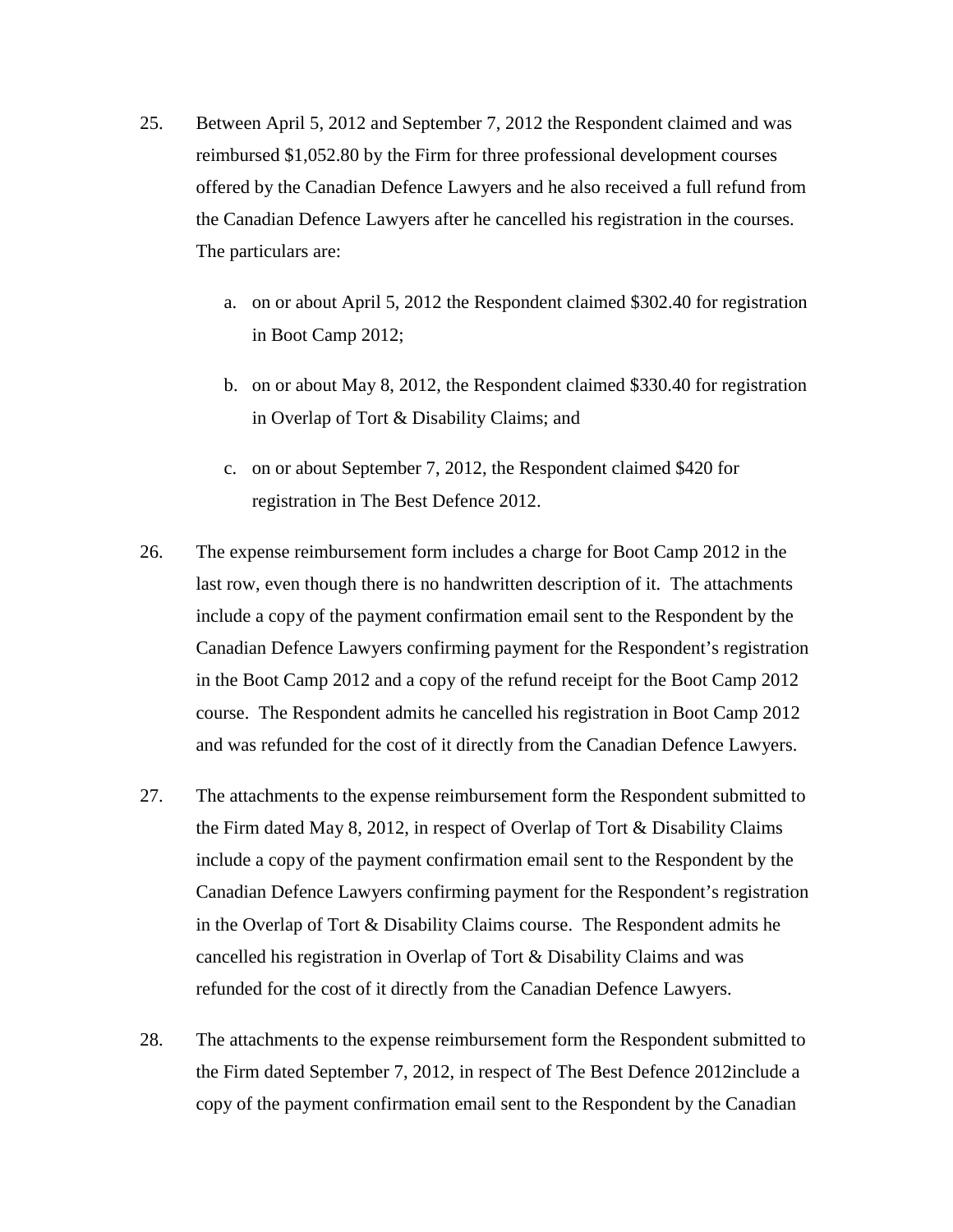Defence Lawyers confirming payment for the Respondent's registration in the Best Defence 2012. The Respondent admits he cancelled his registration in the Best Defence 2012 and was refunded for the cost of it directly from the Canadian Defence Lawyers.

- 29. Between May 29, 2012 and September 5, 2013, the Respondent submitted claims for reimbursement totalling \$4,592.70 for eight professional development courses offered by the Continuing Legal Education Society of British Columbia ("CLEBC"), for which he was reimbursed by the Firm and for which he received a refund directly from CLEBC. The particular courses are:
	- a. on or about May 29, 2012, the Respondent claimed \$655.20 for registration in the Personal Injury Conference 2012 and received a refund of \$605.20 on or about May 22, 2012;
	- b. on or about July 31, 2012, the Respondent claimed \$588 for registration in a Webinar of the Insurance Law Conference 2012 and received a refund of \$538 on or about July 31, 2012;
	- c. on or about October 5, 2012, the Respondent claimed \$588 for registration in Estate Litigation Basics 2012 and received a refund of \$538 on or about October 5, 2012;
	- d. on or about October 24, 2012, the Respondent claimed \$504 for registration in Advanced Legal Writing and received a refund of \$454 on or about October 24, 2012;
	- e. on or about December 3, 2012, the Respondent claimed \$504 for registration in Defending Personal Injury 2012 and received a refund of \$454 on or about November 30, 2012;
	- f. on or about January 3, 2013, the Respondent claimed \$588 for registration in a Webinar of Psychiatric and Neuropsychological Evidence in Civil Litigation and received a refund of \$588 on or about January 4, 2013;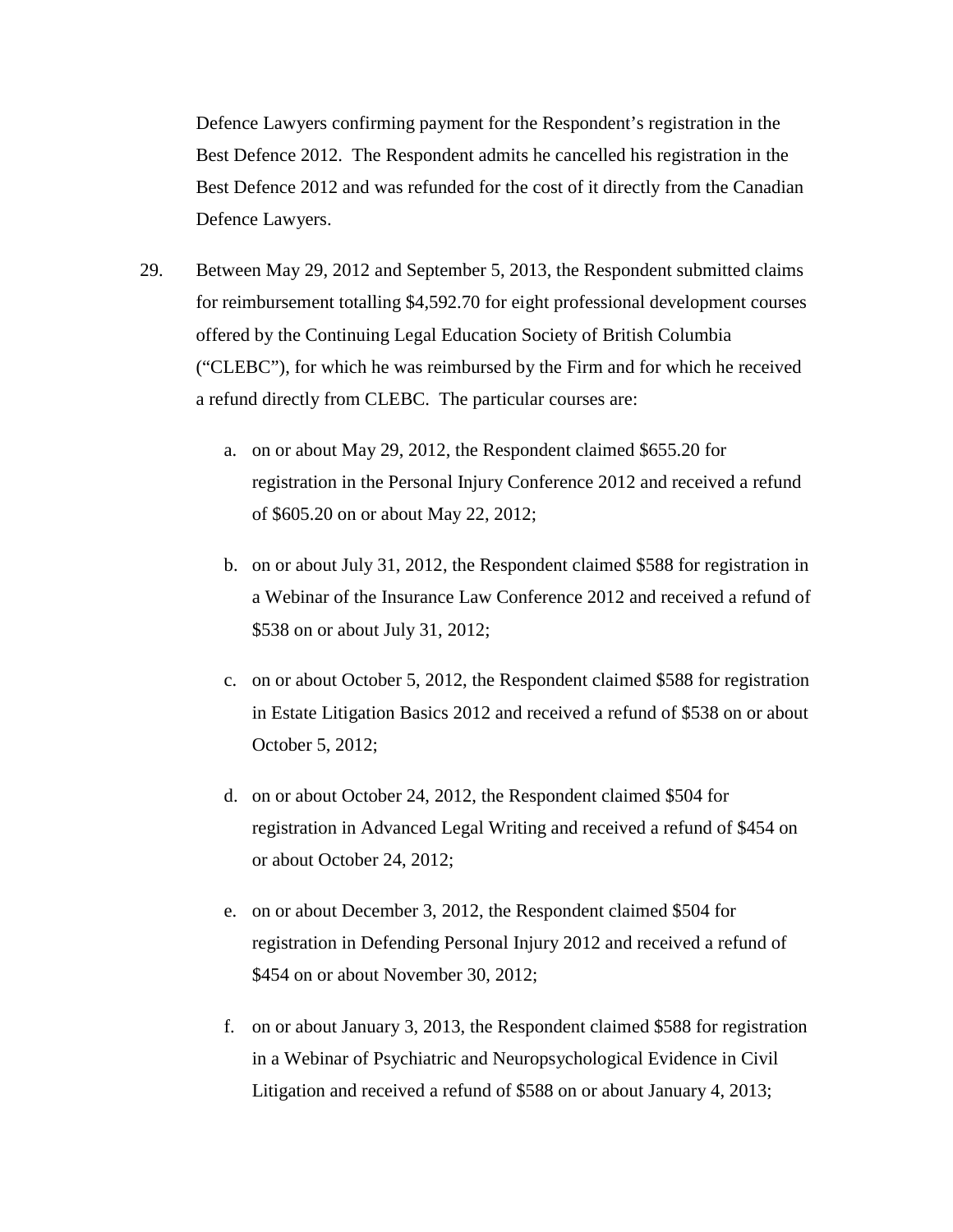- g. on or about May 6, 2013, the Respondent claimed \$614.25 for registration in Foreclosure Practice 2013 and received a refund of \$564.25 on or about May 17, 2012; and
- h. on or about September 5, 2013, the Respondent claimed \$551.25 for registration in Litigators Arsenal 2013 and received a refund of \$501.25 on or about September 10, 2013
- 30. Between July 9, 2012 and July 8, 2013, the Respondent submitted claims for reimbursement totalling \$5,010.96 for registration in seven professional development courses offered by the Practising Law Institute ("PLI") for which he was reimbursed by the Firm and for which he was never registered in the course or received a refund directly from PLI. The particulars are:
	- a. on or about July 9, 2012, the Respondent claimed \$626.10 for registration in a Webcast of Legal Writing 2012 and received a full refund on or about July 6, 2012;
	- b. on or about January 29, 2013, the Respondent claimed \$770.82 for registration in Trial by Jury 12 and received a full refund on or about February 8, 2012;
	- c. on or about February 26, 2013 the Respondent claimed \$496.66 for registration in Pre-trial Practice 12 and submitted a fictitious receipt in support of his claim;
	- d. on or about April 2, 2013, the Respondent claimed \$995 for registration in Trial Evidence 2013 Advocacy Analysis, Illustrations and submitted a fictitious receipt in support of his claim;
	- e. on or about June 12, 2013, the Respondent claimed \$423.36 for registration in the Webcast: Ethics for Commercial Litigators 2013 and submitted a fictitious receipt in support of his claim;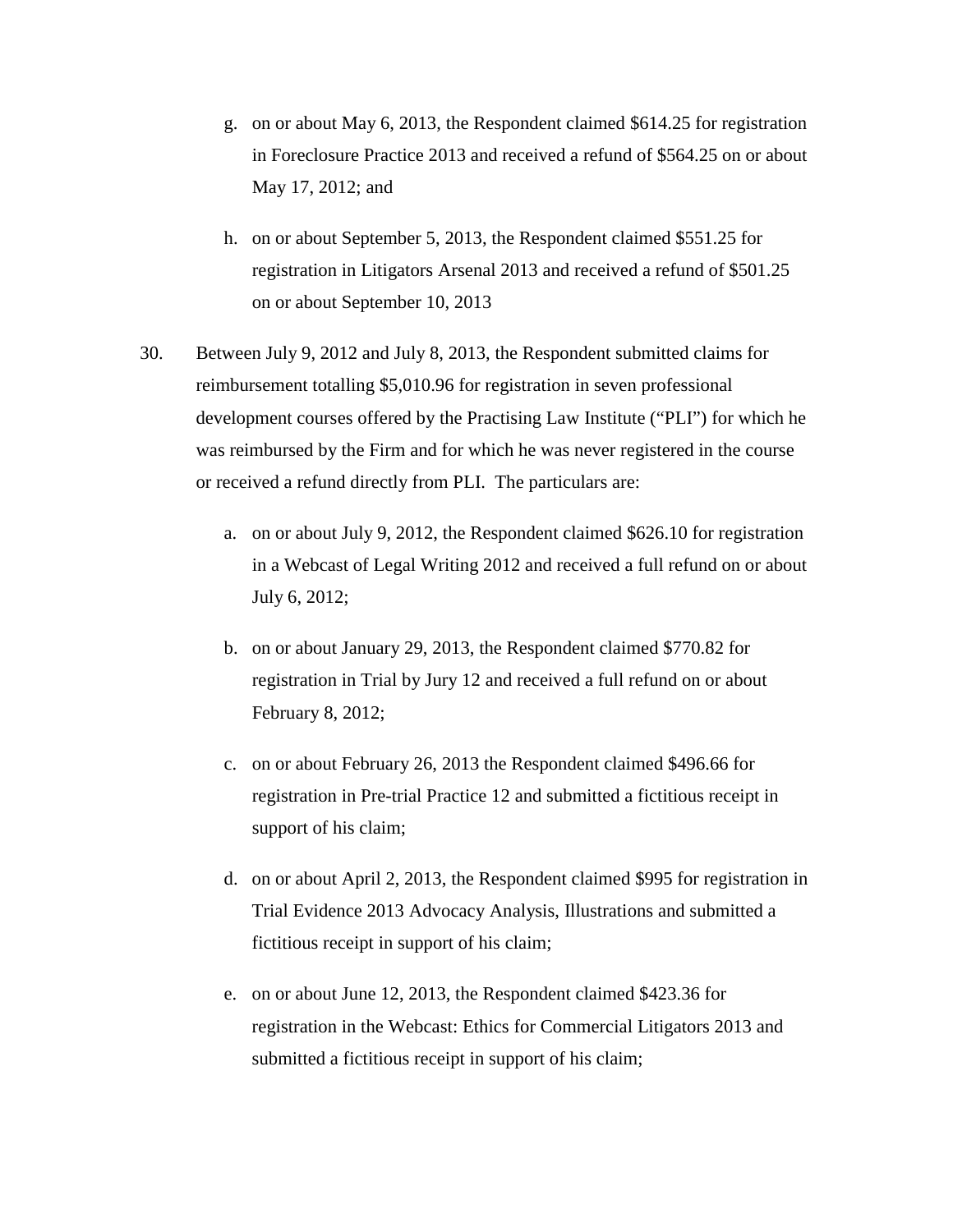- f. on or about July 8, 2013, the Respondent claimed \$749.42 for registration in the Webcast: Writing for Litigators 2013 and submitted a fictitious receipt in support of his claim; and
- g. on or about August 12, 2013, the Respondent claimed \$997.08 for registration in the Webcast: Litigation Conference 2013 and submitted a fictitious receipt in support of his claim.
- 31. On or about January 14, 2013, the Respondent submitted a claim for reimbursement of \$603.85 for registration in Writing to Persuade, a professional development course offered by the Advocates Society for which he was reimbursed by the Firm and for which he received a refund from the Advocates' Society.
- 32. On or about October 11, 2013, the Respondent submitted a claim for reimbursement of \$271.95 for a Helijet flight from Vancouver to Victoria on October 7, 2013 and was reimbursed this amount by the Firm.
- 33. The Respondent did not fly on the Helijet flight from Vancouver to Victoria on October 7, 2013 and admits he submitted a fictitious receipt to the Firm in respect of it. He received reimbursement for the cost of the flight directly from Helijet and did not account to the Firm for the reimbursement.

# *Duplicate Expense Claims*

- 34. Between January and September 2012, the Respondent submitted expense claims for food and beverage expenses to the Firm twice for reimbursement by using duplicate receipts to claim the expenses. The Respondent received payment from the Firm twice for these expenses. The particulars are:
	- a. on or about January 23, 2012, the Respondent submitted a receipt to the Firm for alcohol purchases of \$86.61 and he was reimbursed by the Firm for this amount on or about January 27, 2012. On or about March 1, 2012, the Respondent submitted an expense reimbursement form to the Firm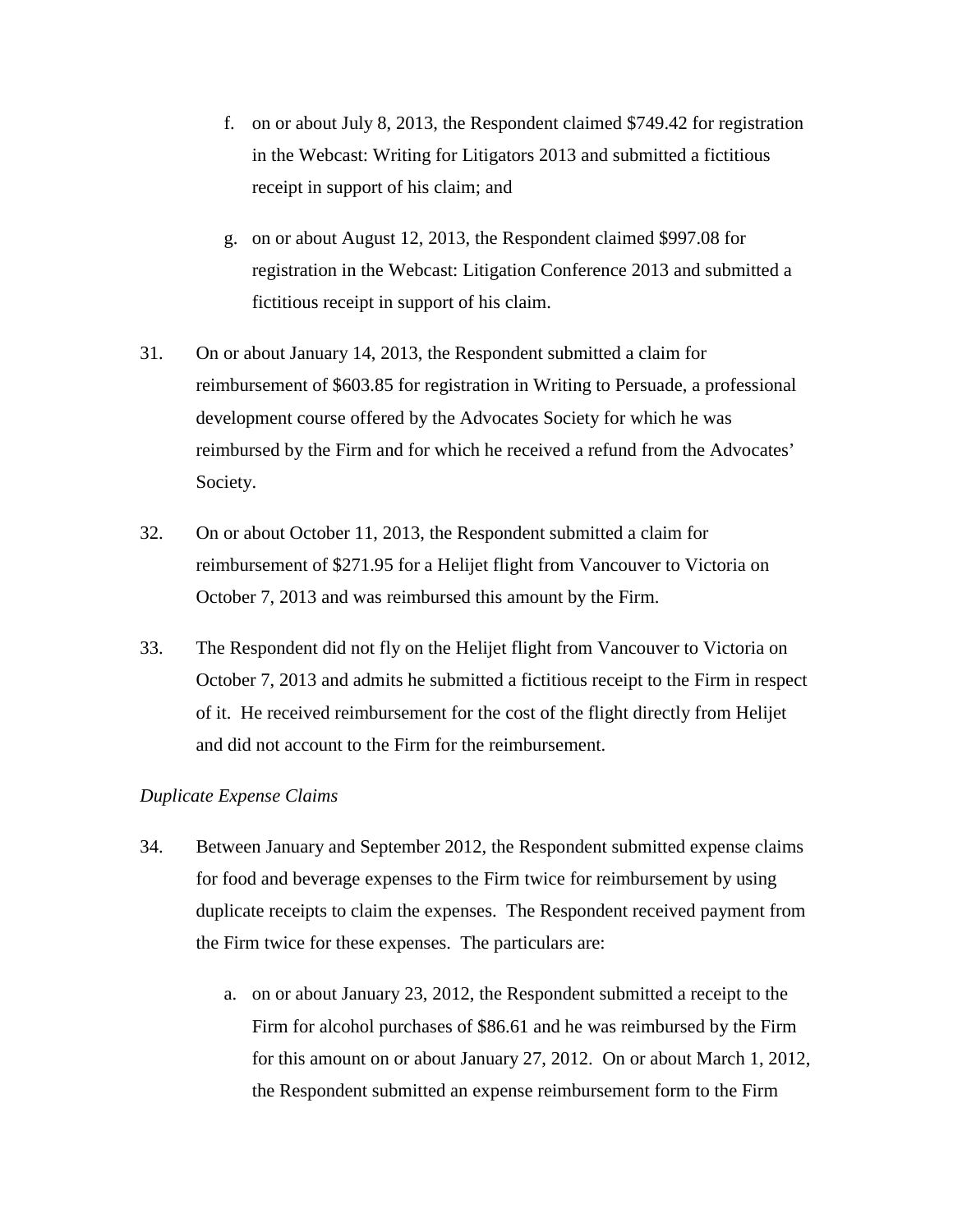with a duplicate receipt claiming the \$86.61 for alcohol purchases a second time. The Respondent was paid for this amount the second time on or about March 12, 2012.

- b. on or about April 5, 2012, the Respondent submitted a receipt to the Firm for alcohol purchases of \$96.84 and he was reimbursed by the Firm for this amount on or about April 16, 2012. On or about May 8, 2012, the Respondent submitted an expense reimbursement form to the Firm with a duplicate receipt claiming the \$96.84 for alcohol purchases a second time. The Respondent was paid by the Firm for these expenses on or about May 16, 2012.
- c. the expense reimbursement form the Respondent submitted to the Firm dated April 5, 2012 included a claim for alcohol purchases in the amount of \$73.37 and the Respondent was reimbursed for this amount on or about April 16, 2012. The expense reimbursement form the Respondent submitted to the Firm dated May 8, 2012 included a duplicate receipt claiming the \$73.37 for alcohol purchases a second time, for which the Respondent was paid by the Firm on or about May 16, 2012.
- d. the expense reimbursement form the Respondent submitted to the Firm dated May 8, 2012 included a claim for alcohol purchases in the amount of \$122.87, and the Respondent was reimbursed for this amount or about May 16, 2012. On or about May 29, 2012, the Respondent submitted an expense reimbursement form to the Firm with a duplicate receipt claiming the \$122.87 for alcohol purchases a second time. The Respondent was paid by the Firm for this claim on or about June 15, 2012.
- e. the expense reimbursement form the Respondent submitted to the Firm dated May 8, 2012 included a claim for alcohol purchases in the amount of \$71.66, and the Respondent was reimbursed for this amount on or about May 16, 2012. On or about July 9, 2012, the Respondent submitted an expense reimbursement form to the Firm with a duplicate receipt claiming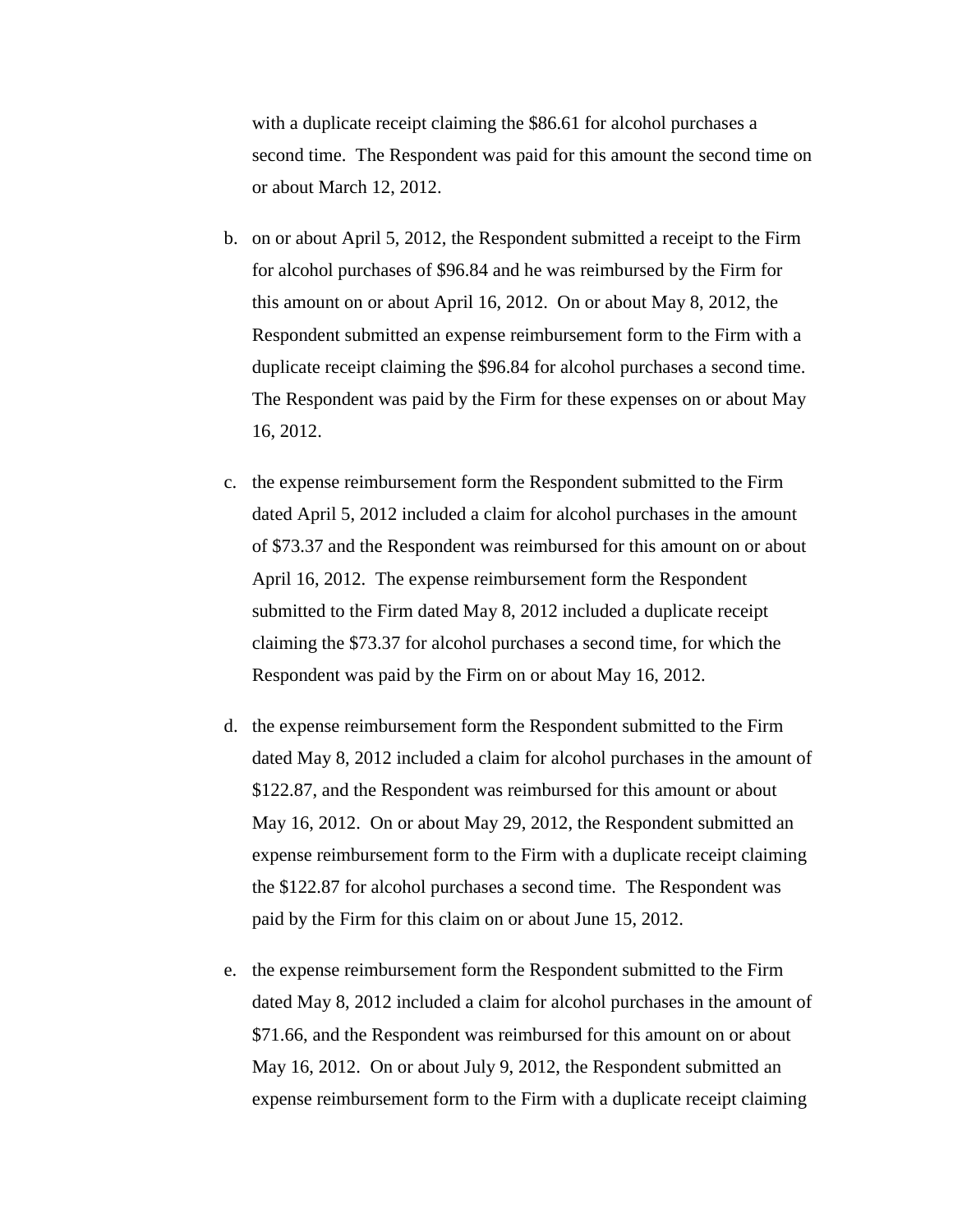the \$71.66 for alcohol purchases a second time. The Respondent was paid by the Firm for this claim on or about July 17, 2012.

- f. the expense reimbursement form the Respondent submitted to the Firm dated May 29, 2012 included a claim for alcohol purchases in the amount of \$141.85, and the Respondent was reimbursed for this claim on or about June 15, 2012. The expense reimbursement form the Respondent submitted to the Firm dated July 9, 2012 included a duplicate receipt claiming the \$141.85 for alcohol purchases a second time and the Respondent was paid by the Firm for this claim on or about July 17, 2012.
- g. the expense reimbursement form the Respondent submitted to the Firm dated May 29, 2012 included a claim for alcohol purchases in the amount of \$46.77, and the Respondent was reimbursed for this claim on or about June 15, 2012. On or about August 1, 2012, the Respondent submitted an expense reimbursement form to the Firm with a duplicate receipt claiming the \$46.77 for the alcohol purchases a second time.
- h. on or about September 7, 2012, the Respondent submitted a receipt to the Firm for alcohol purchases in the amount of \$68.62 and was reimbursed by the Firm for this amount. On or about September 27, 2012, the Respondent submitted an expense reimbursement form to the Firm with a duplicate receipt claiming the \$68.62 for the alcohol purchases a second time.

*Claims for which the Respondent was Reimbursed by the Firm in an Amount Exceeding the Actual Expense*

35. Between March and September 2012, the Respondent submitted claims to the Firm and received payment from the Firm for reimbursement of client disbursement expenses in amounts greater than he actually incurred. The particulars are: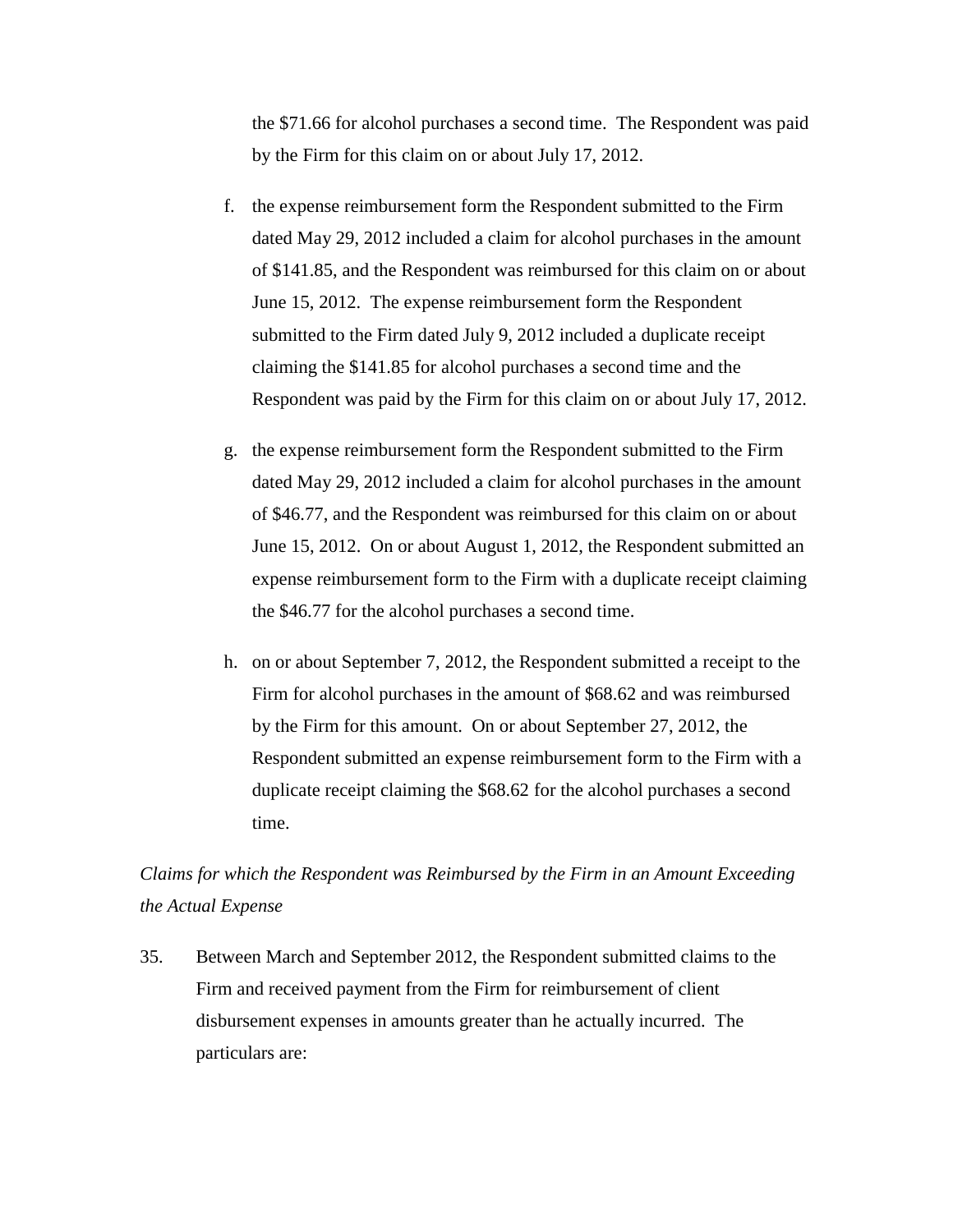- a. on or about March 1, 2012, the Respondent submitted an expense reimbursement form to the Firm claiming \$619.64 for an Air Canada return flight on February 29, 2012 from Vancouver to Nanaimo, and the actual expense the Respondent incurred was \$485.24. The Respondent admits he submitted a fictitious receipt to the Firm in respect of this expense.
- b. on or about August 2, 2013, the Respondent submitted an expense reimbursement form to the Firm claiming \$1,512 for registration for seven golfers to attend the Canadian Bar Association, BC Branch golf tournament on August 15, 2013, and the actual expense the Respondent incurred was \$966 for registration for five golfers.
- c. on or about September 3, 2013, the Respondent submitted an expense reimbursement claim form to the Firm claiming \$417.90 for a return flight from Vancouver to Victoria on September 3, 2013 with Helijet and the Respondent did not take the Helijet flight but instead flew with Harbour Air Seaplanes and the actual expense incurred for the flight was \$370.02. The Respondent submitted a fictitious Helijet reservation receipt with the expense reimbursement form.
- d. on or about September 4, 2013, the Respondent submitted an expense reimbursement claim form to the Firm claiming \$417.90 for a return flight from Vancouver to Victoria with Helijet on September 4, 2013 and the Respondent did not take the Helijet flight but instead flew with Harbour Air Seaplanes and the actual expense incurred for the flight was \$294.02. The Respondent submitted a fictitious Helijet reservation receipt with the expense reimbursement form.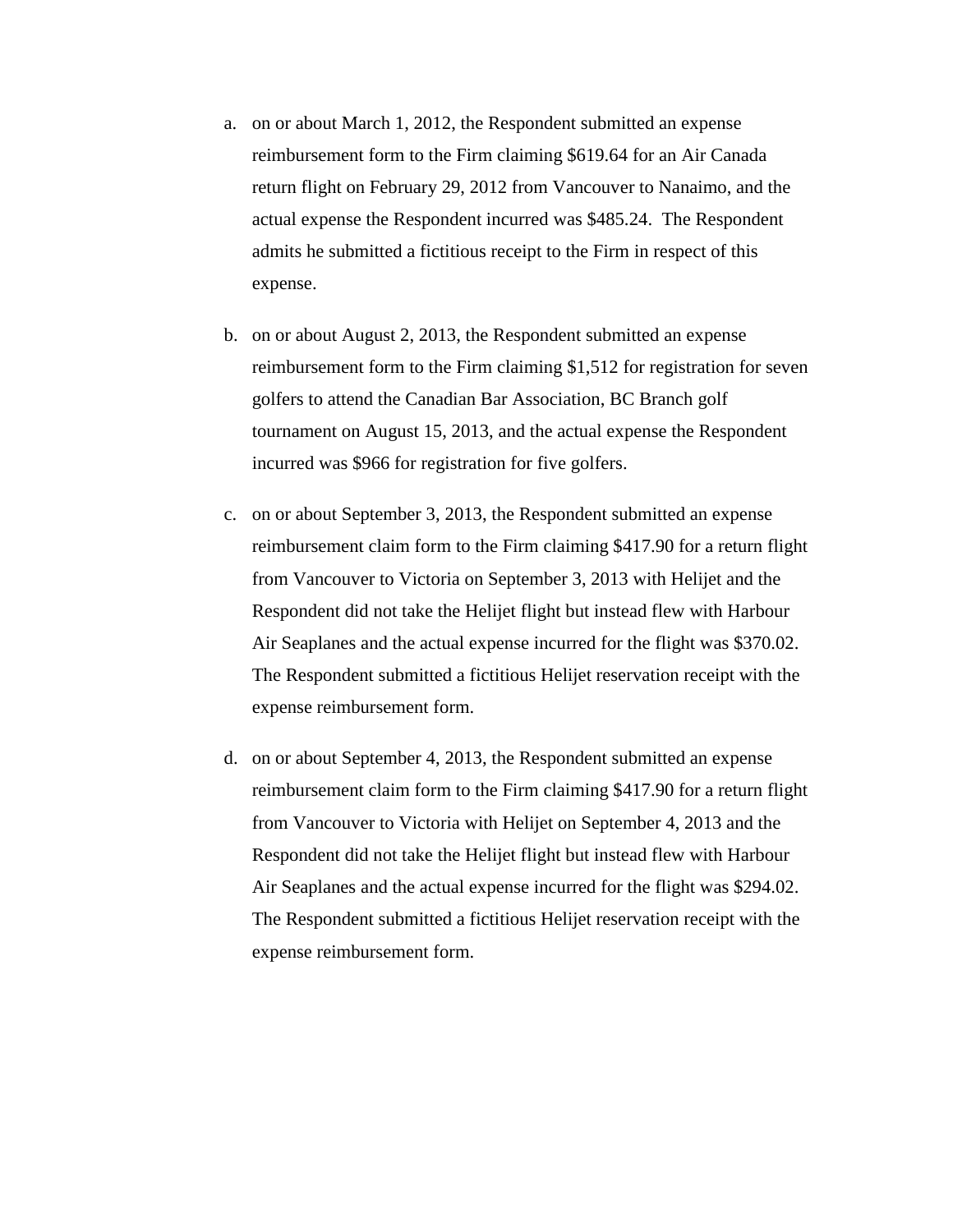### **The Complaint**

- 36. On October 22, 2013, Jack Webster QC, made a complaint (the "Complaint") to the Law Society.
- 37. On October 24, 2013, the Respondent, through his counsel, reported his conduct to the Law Society. The Law Society accepts the statements in the Respondent's counsel's letter dated October 24, 2013, except with respect to the amount of the false expense claims, which may be inaccurate because the Respondent did not have all of the information available to him to determine the amount at the time the letter was written.
- 38. In the course of investigating the Complaint, the Law Society received written responses from the Respondent through his counsel. The Law Society accepts the statements in the Respondent's counsel's correspondence dated December 10, 2013 and April 22, 2014 except with respect to the amount of the false expense claims, which may be inaccurate because the Respondent did not have all of the information available to him to determine the amount at the time the correspondence was written:
	- a. letter dated December 10, 2013 in response to a letter from the Law Society dated October 30, 2013; and
	- b. email from the Respondent's counsel dated April 22, 2014 in response to an email from the Law Society dated April 10, 2014.
- 39. The Respondent has made restitution to the Firm for all of the expenses he improperly claimed, and has paid the costs the Firm incurred for investigating the matter. On October 22, 2013, the Respondent made restitution in the amount of \$15,000 as stated in his letter to the Law Society dated December 10, 2013. On February 25, 2014, the Respondent paid \$22,500 to the Firm to reimburse the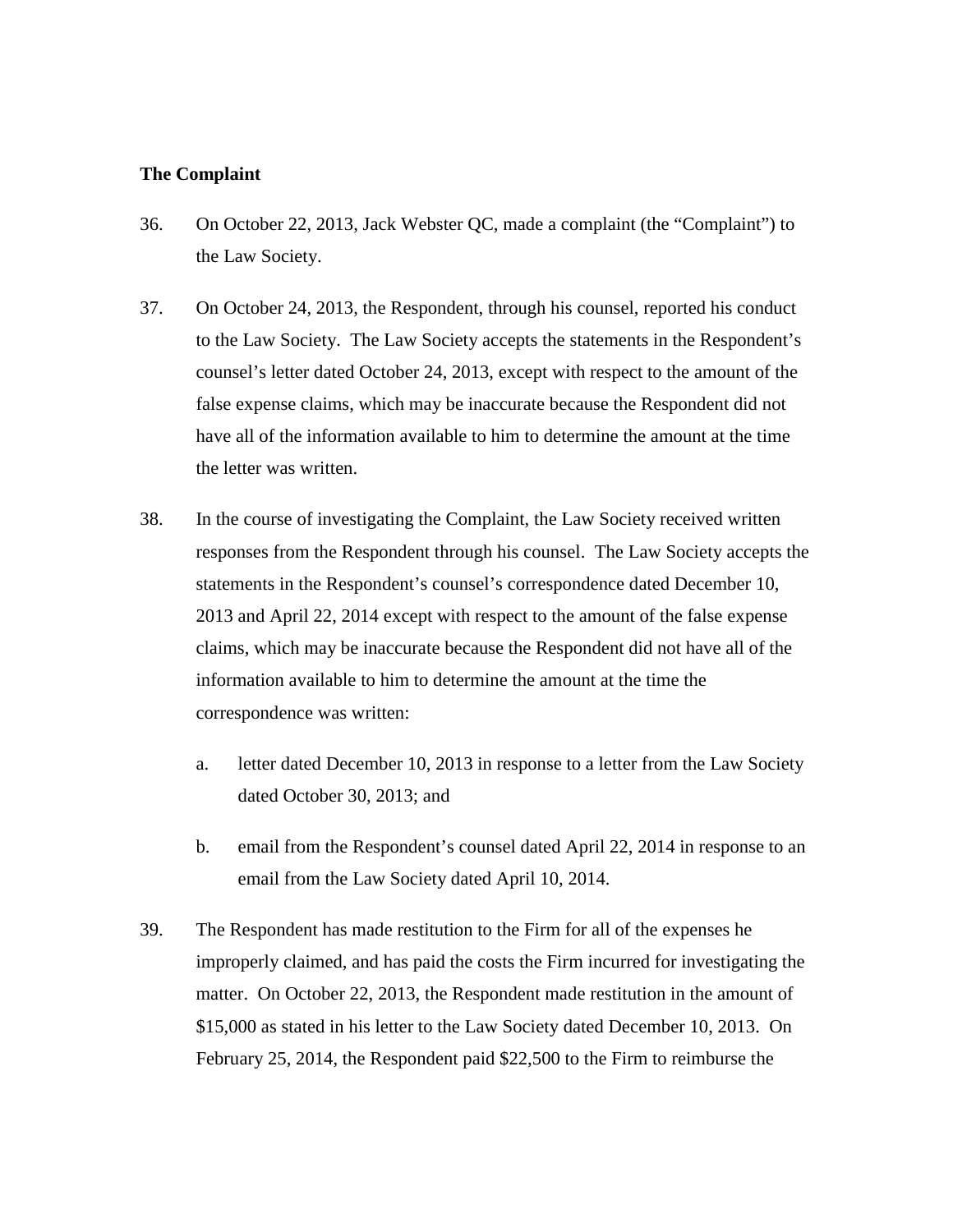Firm for the forensic accounting costs incurred by the Firm and the time spent by Firm members in addressing the Respondent's misconduct.

40. The Respondent cooperated fully with the Firm during its investigation of his conduct as acknowledged by the Firm on March 18, 2014 in an email from Webster to the Law Society. The Respondent cooperated fully with the Law Society during its investigation of his conduct.

### **Admission of Misconduct**

- 41. The Respondent admits that between November 2011 and February 2012, he submitted expense claims to, and received payment from the Firm for reimbursement of expenses that he never incurred, as set out in Allegation #1 in the Citation. The particulars are:
	- a. on or about November 29, 2011, he submitted a claim for reimbursement of \$225 for three tickets to *Aids Vancouver Positive Change Red Ribbon Gala;*
	- b. on or about December 13, 2011, he submitted a claim for reimbursement of \$249.95 for five tickets to *Taste BC*;
	- c. on or about December 23, 2011, he submitted a claim for reimbursement of \$219.44 for the cost of a dinner with four lawyers at Cinema Public House;
	- d. on or about September 24, 2012, he submitted a claim for reimbursement of \$285.04 for a boat tour in September 2012;
	- e. on or about January 10, 2012, he submitted a claim for reimbursement of \$270 for six tickets to *A Toast to Robbie Burns,* hosted by *Taste BC*; and
	- f. on or about February 2, 2012, he submitted a claim for reimbursement of \$260.34 for six tickets to *Jest for Joy – Naughty Noses Black and White Gala.*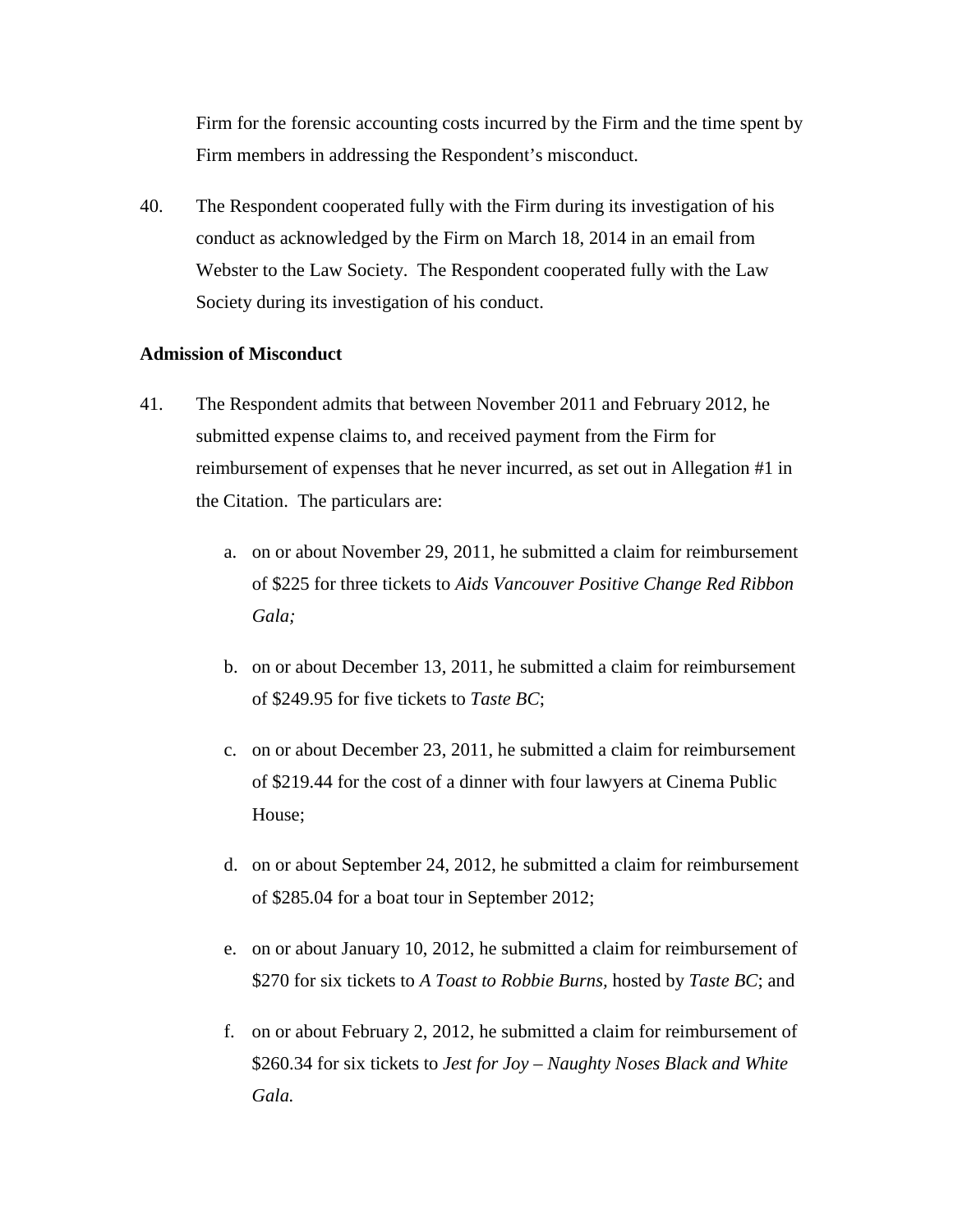- 42. The Respondent admits that his conduct in doing so constitutes professional misconduct.
- 43. The Respondent admits that on or about October 11, 2013, he submitted an expense claim for \$65.48 to, and received payment from the Firm for taxi and three meal expenses when he never incurred these expenses or he was not entitled to claim reimbursement because the expenses were personal, as set out in Allegation #2 in the Citation.
- 44. The Respondent admits that his conduct in doing so constitutes professional misconduct.
- 45. The Respondent admits that between January 2012 and October 2013 he submitted expense claims to and received payment from the Firm for reimbursement of expenses for which he later received a full or partial refund from the service provider, without accounting to the Firm for the refund he obtained, as set out in Allegation #3 in the Citation. The particulars are:
	- a. on or about January 10, 2012, he submitted a claim for \$172.07 for a return flight on January 16, 2012 from Vancouver to Nanaimo via Harbour Air for which he received a refund from Harbour Air due to flight cancellation;
	- b. between April 5, 2012 and September 7, 2012, he submitted claims for reimbursement of \$1,052.80 for three professional development courses offered by the Canadian Defence Lawyers, for which he received a refund from the Canadian Defence Lawyers;
	- c. between May 29, 2012 and September 5, 2013, he submitted claims for reimbursement of \$4,592.70 for eight professional development courses offered by the Continuing Legal Education Society of British Columbia, for which he received a refund from the Continuing Legal Education Society;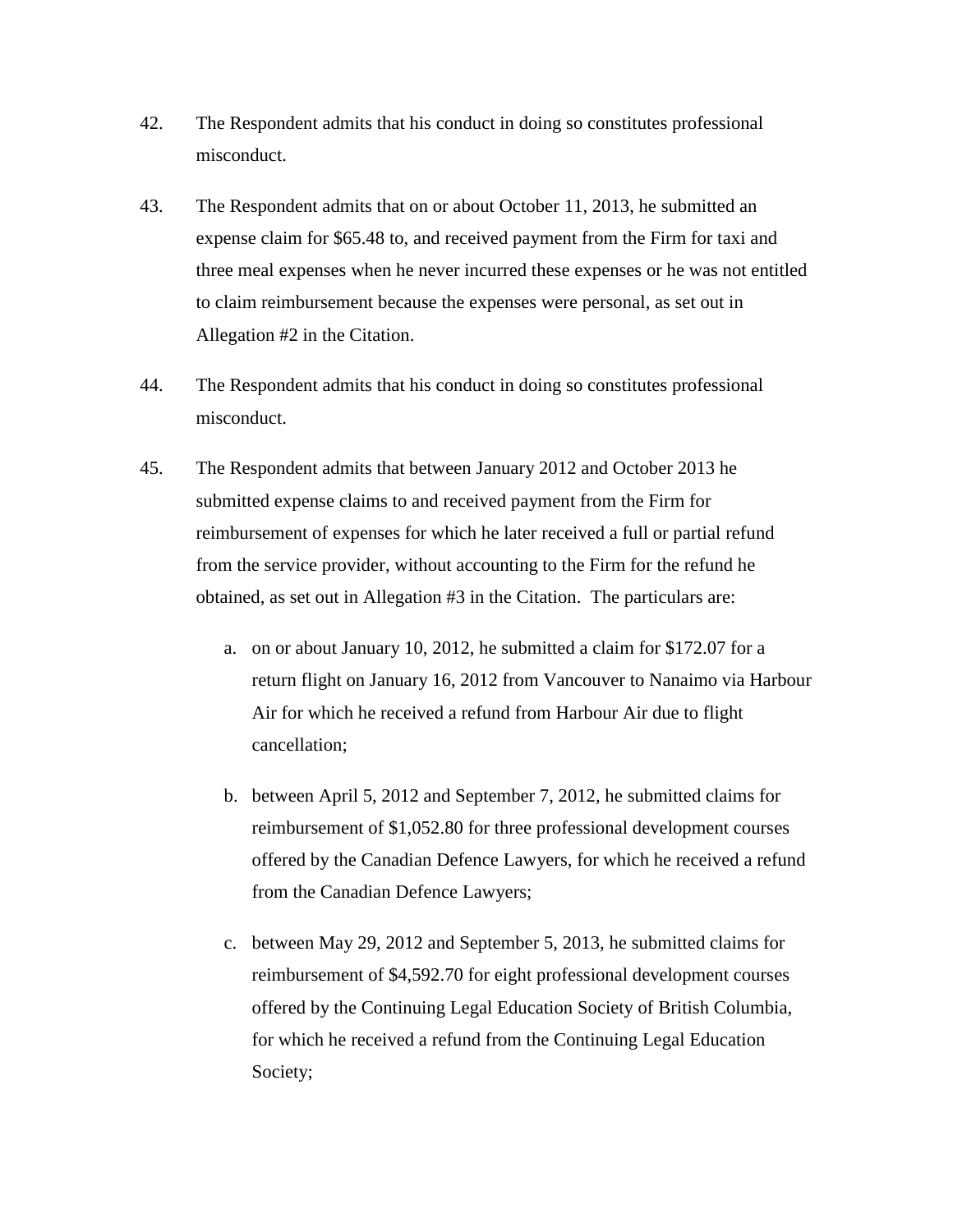- d. between July 9, 2012 and July 8, 2013, he submitted claims for reimbursement of \$5,010.96 for seven professional development courses offered by the Practising Law Institute, for which he was never registered in the courses or for which he received a refund from the Practising Law Institute;
- e. on or about January 4, 2013, you submitted a claim for reimbursement of \$603.85 for a professional development course offered by The Advocates' Society, for which he received a refund from the Advocates' Society; and
- f. on or about October 11, 2013, he submitted a claim for \$271.95 for a Helijet flight from Vancouver to Victoria on October 7, 2013 for which he received a refund from Helijet.
- 46. The Respondent admits that his conduct in doing so constitutes professional misconduct.
- 47. Between January 2012 and September 2012, the Respondent submitted expense claims to the Firm twice for reimbursement of, and received payment twice from the Firm for food and beverage expenses for the office by using duplicate receipts. The particulars are:
	- a. on or about January 23, 2012, he submitted a receipt for and was reimbursed \$86.61 and on or about March 1, 2012, he submitted a duplicate receipt and was reimbursed for the expense a second time;
	- b. on or about April 5, 2012, he submitted a receipt for and was reimbursed \$96.84, and on or about May 8, 2012, he submitted a duplicate receipt and was reimbursed for the expense a second time;
	- c. on or about April 5, 2012, he submitted a receipt for and was reimbursed \$73.37 and on or about May 8, 2012, he submitted a duplicate receipt and was reimbursed for the expense a second time;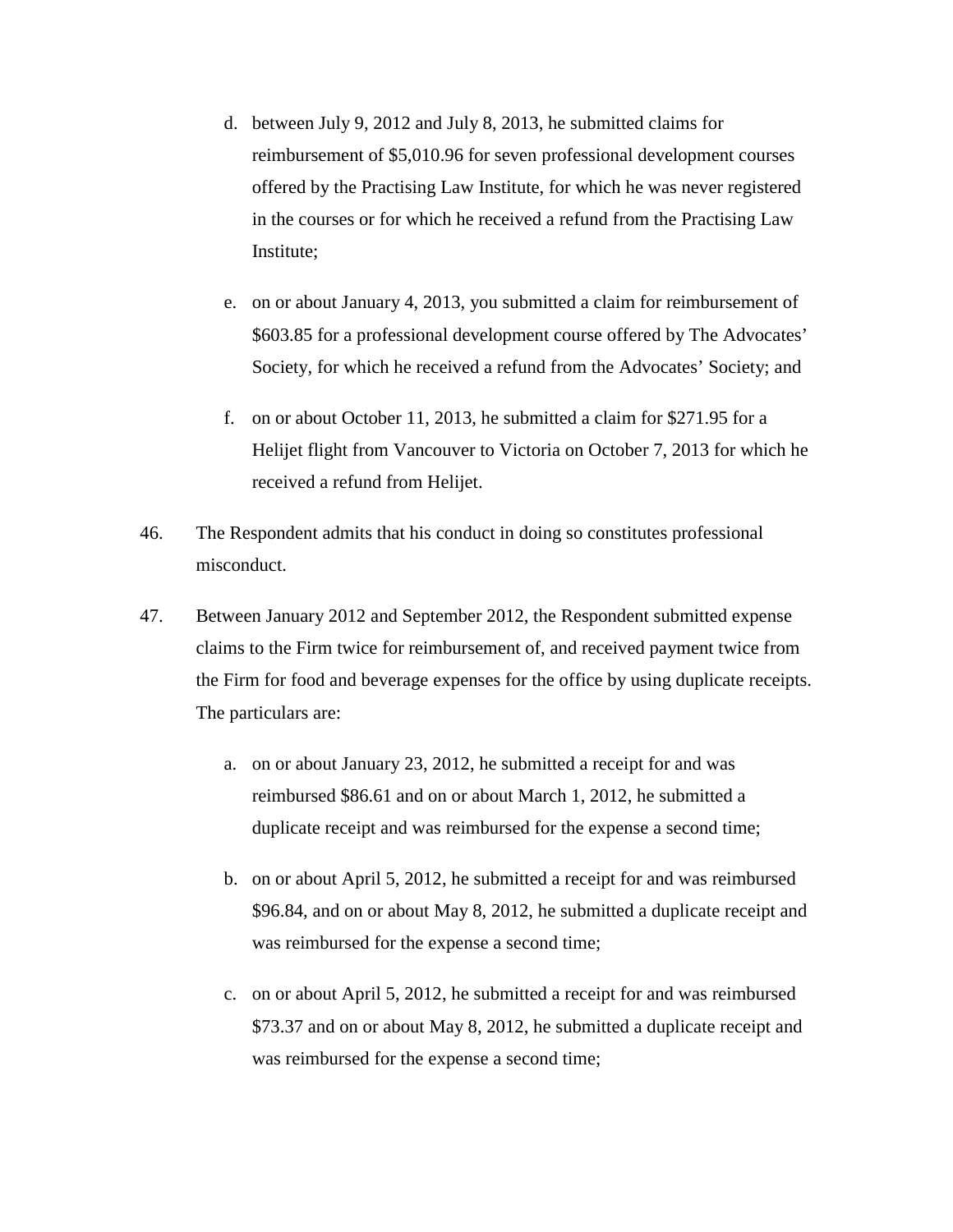- d. on or about May 8, 2012, he submitted a receipt for and was reimbursed \$122.87, and on or about May 29, 2012, he submitted a duplicate receipt and was reimbursed for the expense a second time;
- e. on or about May 8, 2012, he submitted a receipt for and was reimbursed \$71.66 and on or about July 9, 2012, he submitted a duplicate receipt and was reimbursed for the expense a second time;
- f. on or about May 29, 2012, he submitted a receipt for and was reimbursed \$141.85, and on or about July 9, 2012, he submitted a duplicate receipt and was reimbursed for the expense a second time;
- g. on or about May 29, 2012, he submitted a receipt for and was reimbursed \$46.77, and on or about August 1, 2012 he submitted a duplicate receipt and was reimbursed for the expense a second time; and
- h. on or about September 7, 2012, he submitted a receipt for and was reimbursed \$68.62 and on or about September 27, 2012 he submitted a duplicate receipt and was reimbursed for the expense a second time.
- 48. The Respondent admits that his conduct in doing so constitutes professional misconduct.
- 49. Between March 2012 and September 2013, the Respondent submitted claims to, and received payment from the Firm for reimbursement of client disbursement expenses in amounts greater than the actual expense he incurred. The particulars are:
	- a. on or about March 1, 2012, he submitted a claim for \$619.64 for a return flight on February 29, 2012 from Vancouver to Nanaimo, when the actual expense he incurred was \$485.24;
	- b. on or about August 2, 2012, he submitted a claim for reimbursement of \$1,512 for registration for seven golfers to attend the Canadian Bar